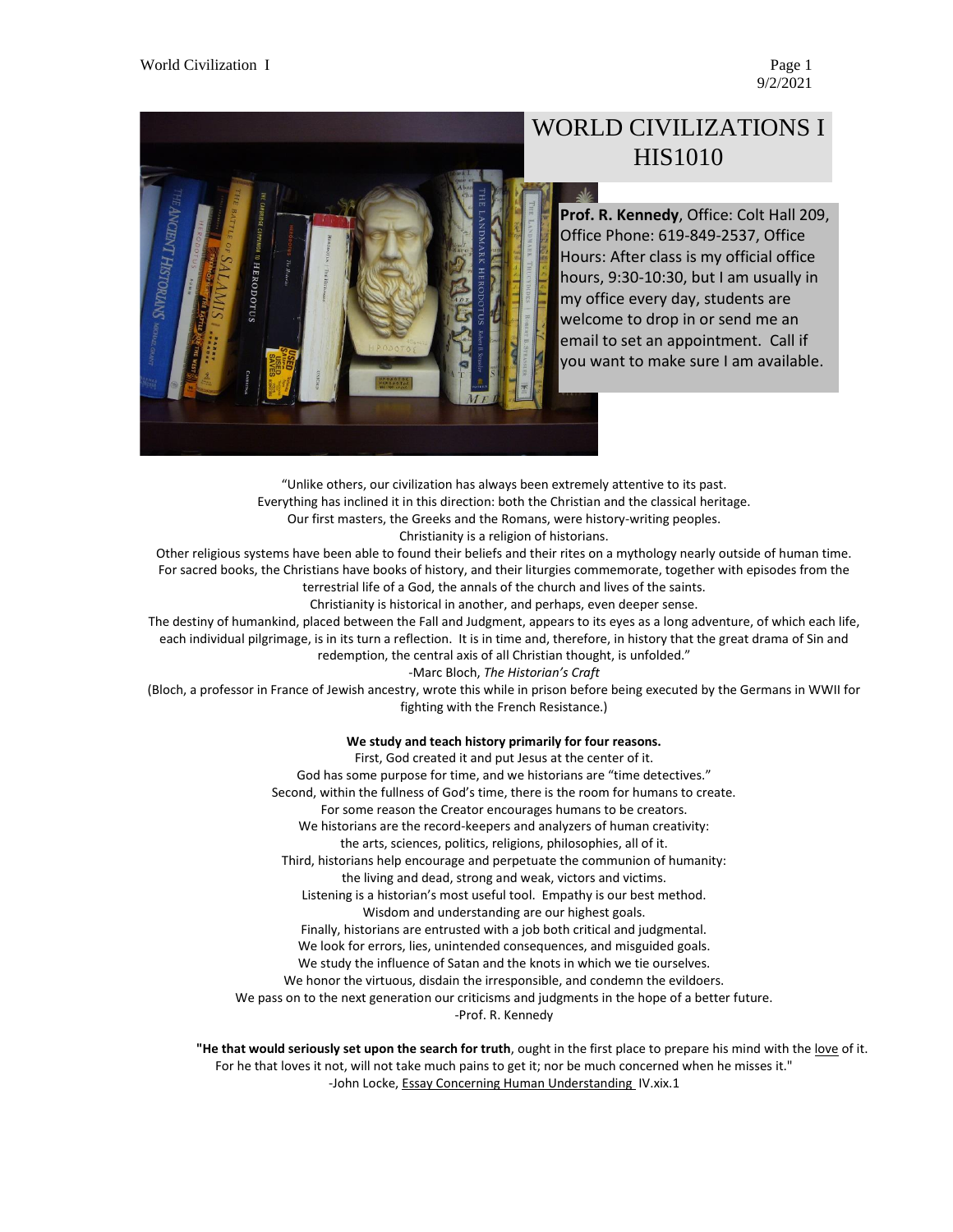# **PLNU Mission: To Teach ~ To Shape ~ To Send**

Point Loma Nazarene University exists to provide higher education in a vital Christian community where minds are engaged and challenged, character is modeled and formed, and service is an expression of faith. Being of Wesleyan heritage, we strive to be a learning community where grace is foundational, truth is pursued, and holiness is a way of life.

# **Foundational Explorations Mission**

PLNU provides a foundational course of study in the liberal arts informed by the life, death, and resurrection of Jesus Christ. In keeping with the Wesleyan tradition, the curriculum equips students with a broad range of knowledge and skills within and across disciplines to enrich major study, lifelong learning, and vocational service as Christ-like participants in the world's diverse societies and culture.

# **Course Goal**

"Civilization" is defined, at minimum, as the "ization" or process of deepening and spreading civil society in the world. The History of World Civilizations I is the story of the beginnings of the world's most influential civic traditions. Since these traditions are founded in classic texts that are passed down through centuries, this class emphasizes understanding the historian's craft of reading old books, listening to dead people tell us what they were thinking, and entering a world-wide and three-thousandyear-old conversation about the proper ends of society. The course is Aristotelian in that it agrees with his first sentence in *Politics*: "A city-state is a fellowship of the good." The class is Confucian in the sense that it believes that looking back into history helps row the boat of civilization forward into the future. Deep in ancient books are the foundations of modern and world-wide discussions about the concentration, distribution, and proper limits of power, the best method of educating a bureaucracy that facilitates good governance, the importance of incorporating "the consent of the governed" into government so as to avoid tyranny, the responsibilities of the strong/rich to the weak/poor, and the tensions between war and peace, slavery and freedom, property and debt. Notions of households, citizenship, and gender along with spiritual matters—monotheism, *logos, dao, dharma,* and *laws of nature*—are essential to the story. This class does not believe that modern people are smarter than people in the past and in many ways will try to show that, in "the pursuit of happiness," modern people think best about civil society when they think in ancient and traditional ways.

# **Foundational Explorations Learning Outcome #2c**

Students who complete this FE course will demonstrate an understanding of the complex issues faced by diverse groups in global and/or cross-cultural contexts. Assessed with a signature assignment (essay question).

**Course Learning Outcomes for HIS 1010**: Students who complete this course will be able to...

-analyze significant primary texts concerning early world civilizations.

-evaluate political, geographic, economic, social, cultural, religious, and intellectual institutions, structures, and processes across a range of historical periods and cultures.

-identify and analyze traditions of citizenship and governmental responsibilities to citizens. -develop effective communication skills by sharing their interpretations of the past in a variety of written and/or oral assignments.

-examine historical developments with a particular emphasis on values and ethical choices, in light of being responsible citizens.

\_\_\_\_\_\_\_\_\_\_\_\_\_\_\_\_\_\_\_\_\_\_\_\_\_\_\_\_\_\_\_\_\_\_\_\_\_\_\_\_\_\_\_\_\_\_\_\_\_\_\_\_\_\_\_\_\_\_\_\_\_\_\_\_\_\_\_\_\_\_\_\_\_\_\_\_\_\_\_\_\_\_\_\_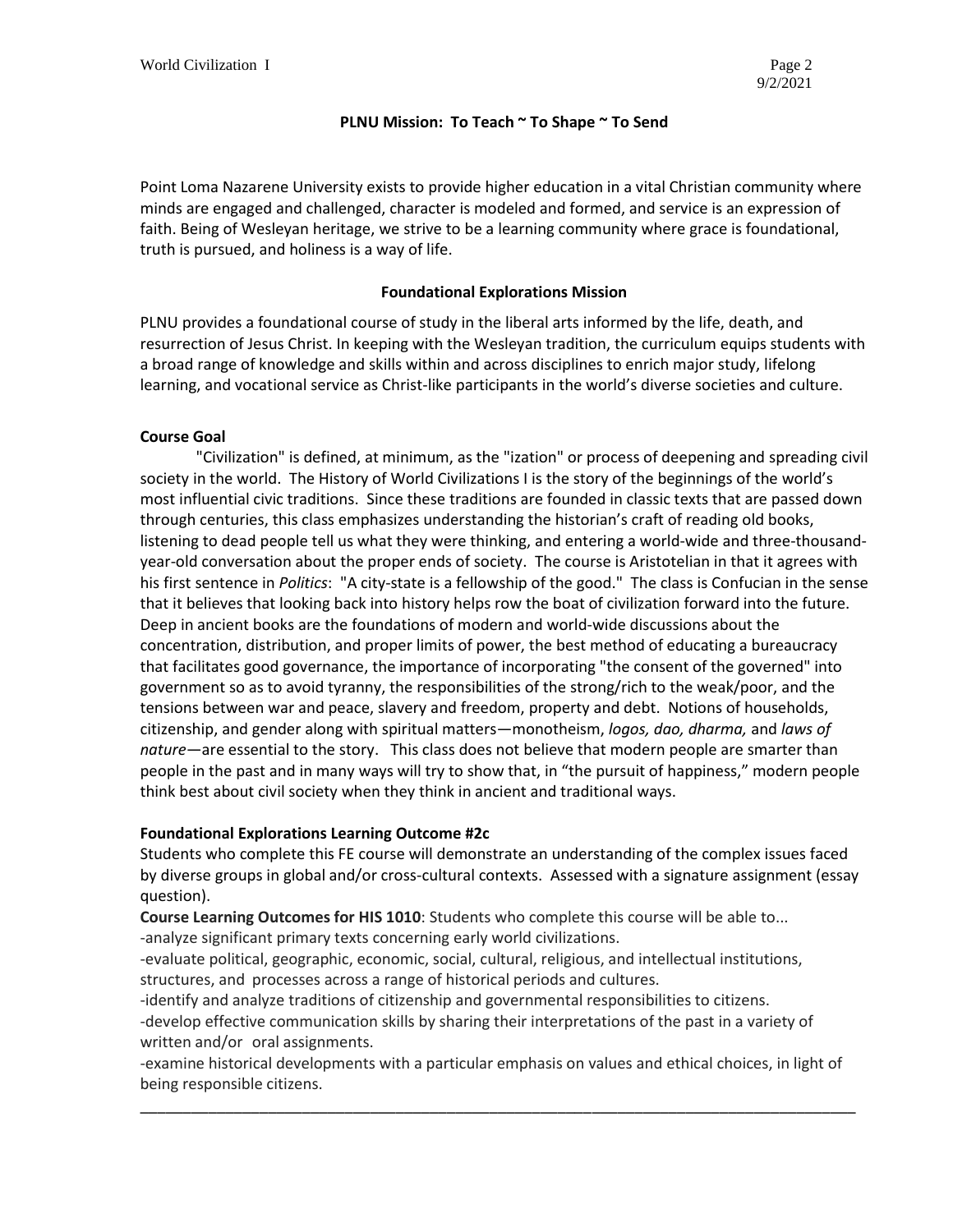**Contacting Professor:** Best is to chat after class or in his office. All other communications should go through PLNU email. Students are responsible for all emails sent by the professor to PLNU email addresses.

**Required Books:** A "3 unit class" means that for every hour in the classroom you spend around 2-3 hours studying. That means that this class expects 6-9 hours of homework a week. All books can be purchased in cheap, used, paperback form. Book discussions are based on the page numbering of the printed editions listed below. **The professor recommends that you NOT read from computerized devices.** "Scrolling" on a computer is an awkward form of reading that hinders the comparison of passages. We will be comparing passages and flipping back and forth in books looking at the relationship between passages. **No computers or electronic devices are allowed in class unless discussed with professor. The best educational research agrees that students learn better by taking notes by hand, on paper, not typing into a computer.** 

# **Required Books:**

Herodotus, *The Histories*, trans. Robin Waterfield (Oxford UP) 0192824252 John Wills, *Mountain of Fame Old Testament* and *New Testament* (any translation) Aristotle, *Politics* (Dover) 0486414248 *The Edicts of Asoka* (University of Chicago UP) 0226586111 Rick Kennedy, Jesus, History, and Mount Darwin (Wipf & Stock) 978-1-55635-655-2 A bound notebook to write in for all reading assignments. Professor will look at your notes in this notebook.

**Grading:** Attendance 25%, Canvas assignments 25%, Midterm 20%, Final 30%. The professor, in concert with "the people" of the class, has the right to adjust and revise this syllabus during the course. Students will be notified of any changes by PLNU email.

\_\_\_\_\_\_\_\_\_\_\_\_\_\_\_\_\_\_\_\_\_\_\_\_\_\_\_\_\_\_\_\_\_\_\_\_\_\_\_\_\_\_\_\_\_\_\_\_\_\_\_\_\_\_\_\_\_\_\_\_\_\_\_\_\_\_\_\_\_\_\_\_\_\_\_\_\_\_\_\_\_\_\_\_

# **The Deep Past—Written Evidence from West Asia and the Eastern Mediterranean**

1. Course Introduction: General education courses v. major courses. "Liberal arts and professional studies" in the PLNU Mission Statement. The name "World Civilizations" rather than "World History." Tradition of civics. Greek: *polis & politis & politiki,* Roman: *urbs & civis* & *civilitas.*  Suffixes: *"ization" "ics"* in "civilization," and "politics."

2. People, Places, Travel, Events, Covenants, and Memory devices (circumcision and tombs) on the Fertile Crescent: Babylon and Ur to Egypt. The written history of the travels and family of Abraham and Sarah. Joseph as Bureaucrat. Discuss Genesis 10-13, 16-17, 21,23, 37, 41, and 47:13-26.

3. Writing, Archives and Farsighted Laws. Alphabets, Moses' education? Judges and the Bureaucracy of Justice. The Ark of the Testimonies/Covenants. The Problem of Property Distribution and Debt-Slavery. Discuss Exodus 1-2, 18, 25:10-22, Deuteronomy 15, Leviticus 25, Joshua 20.

4. The Distribution of Power and Problem of Concentrating Power. The notion of a "Hebrew Republic." Deborah's authority? Samuel and inklings of a theory of monarchy. Theseus and the beginnings of Athens. Discuss Numbers 11:16, Joshua 23-24, Judges 2:16-20, 4; I Samuel 8; and Plutarch's "Thesus"

5. Lycurgas, Solon, and the Political Experiments at Sparta and Athens. Discuss Plutarch's "Lycurgas" and "Solon."

6. Babylon, Education, and the Power of Written Law: Daniel as Magi for Nebuchadnezzar then Persians. Review Discussion: Practices of Historian: Anecdotes, Examples, Situations, Role of individuals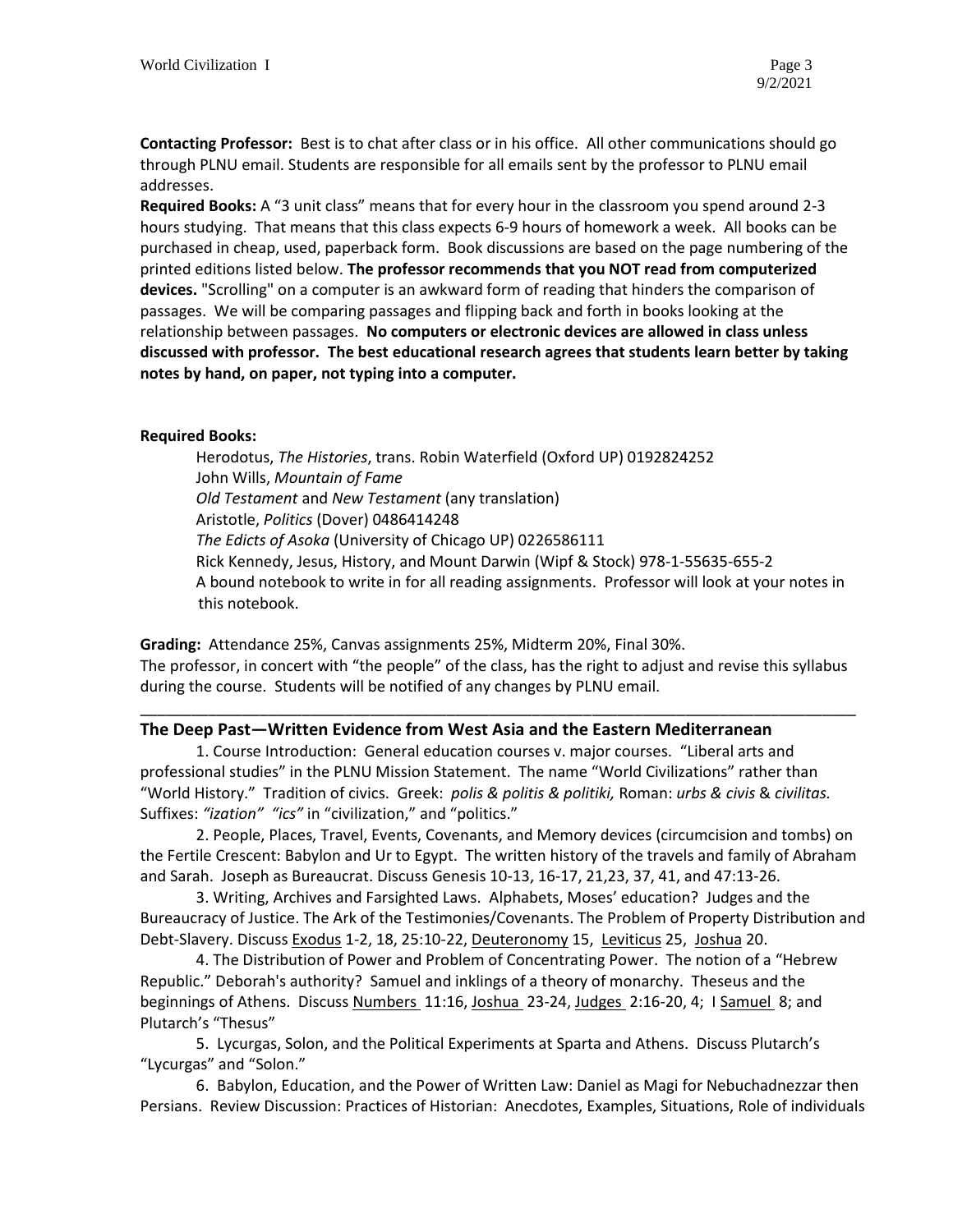.

in history. "Faith" as method of knowing history for Jews, Greeks, and Romans: (πίστις/pistis and fides). Big Issues of the Traditions of Civilization: Property, Debt, Rich, Poor, Freedom, Slavery, Equality, Hierarchy. Standards for what is a "good" or "well governed" society? Discuss *Daniel* 1, 5, 6.

# **Herodotus and the influence of the Persian Empire**

7. Jewish Monotheism and Greek High-Rationalism: Two intellectual traditions that flourish under Persian rule. Prophets and Philosophers. Amos, Hosea, Habakkuk, and Micah. Heraclitus, Pythagoras, and Zeno. Discuss *Amos* 5, *Habakkuk,* 1-2; .*Job* 1 & 37-38, *Hosea* 1-3, *Micah* 4, 5:1-2, & 6:8, *Isaiah* 55

8. Cyrus, Darius, Xerxes, and Artaxerxes and the Persian model of low expectations and toleration. Tattenai, and Ezra as scholar-bureaucrats. The Book of Ezra on public policy and decisionmaking. The Cyrus Cylinder. *Ezra* 1, 4-7; *Isaiah* 44:24 - 45:7

9. History: Greek Rationalism of a Lower Type. Herodotus, "The Father of History." Eye and ear witnesses, hear-say reports, authorities. Historical inquiry into War, Peace, Freedom, Happiness, Tyranny, and Politics. Athenians and Spartans (Lacaedaemonians). Solon, Lycurgas, Pisistratus. Croesus as foolish king who becomes wise bureaucrat/advisor. Discuss *Herodotus* Bk. 1: sections 1-13, 29-33, 56- 66, 86-94.

10. Herodotus: Cyrus, Deioces, Harpagus, Nitocris,Tomyris. The Conquest of Babylon and the Persian Empire. Discuss *Herodotus* Bk 1: 94-140, 177-215.

11. Herodotus: Ancient Egyptians. Psammetichus, Cheops and Mycerinus. Scribal Culture. Greek Rationalism in Egypt. The Nile and Egyptian Geography. Lybians (Africans), Ethiopians. (Note: "Fish Eaters" or *Ichthyophagi* are coast dwellers.) Pyramids and Oppression. The Twelve-Kings Experiment. Discuss Herodotus Bk 2: sections 1-37, 77, 99-110, 124-159 and Bk 3: 17, 19-20, and 114.

12. Herodotus: Cambyses, Nitetis, Otanes, Phaidime/Phaedymia, Megabysus, and Darius, revolution and re-stabilizing the Persian Empire. Magi, Greek political "science," political categories, tendencies, characteristics: *democracy, oligarchy, aristocracy, monarchy* Κρατος / *Kratos* = strength, power; αριστος / *aristos* = best/noblest person, αρχεω / *arche* = ruleδημος / *demos* = inhabitants of a country, Darius as "retailer" and organizer of Persian Empire. Respect for written words. Travels around Africa. Discuss *Herodotus,* Bk 3: 1-3, 30-31, 61-89, 127-134; bk 4:36-46.

13. Brutus and the Creation of the Roman Republic during the time of Darius in Persia. Questions on the influence of Iran (similar to issue of *Black Athena*). Cincinnatus. Discuss: Livy, *History of Rome*; Polybius, *The Rise of Rome* bks. 1.59-2.2, 6: 11-18.

14. Gendered Power and Wisdom in Persian History: Abigail, Bathsheba, and Esther. Attosa, Phaidime, Artemisia, and the Amazons. Discuss *Book of Esther,* 1 Samuel 25; 1 Kings 1-2, and Herodotus bk 3: 132-134; bk 4: 110-116; bk 7: 1-3 bk 8:67-70; 87-88, 93; 101-103.

15. Review. Practice Midterm Question. Bring Canvas readings notebook to class for the professor to grade.

# **Midterm Wednesday October 6**

# **Confucius, Mencius, Ashoka, and Aristotle: Civic Happiness and Political Responsibilities**

16. Confucius and Mencius. *Chun tzu* (*junzi*) and the relationship between monarchy and scholars. "The Mandate of Heaven (*tien*)" and the *tao* (*dao*) "the way." Discuss John Wills' *Mountain of Fame* chapters 1 & 2 and Confucius and Mencius assignment on canvas.

17. Ashoka, the model of a Buddhist Politician: Dharma Bureaucrats, Dharma Missionaries, The Engagement of a Ruler in his Empire: Discuss *The Edicts of Asoka* (You don't have to read the intro) and video.

18. Aristotle and his *Politics*. The failures of logic, nature of humans, the politics of family,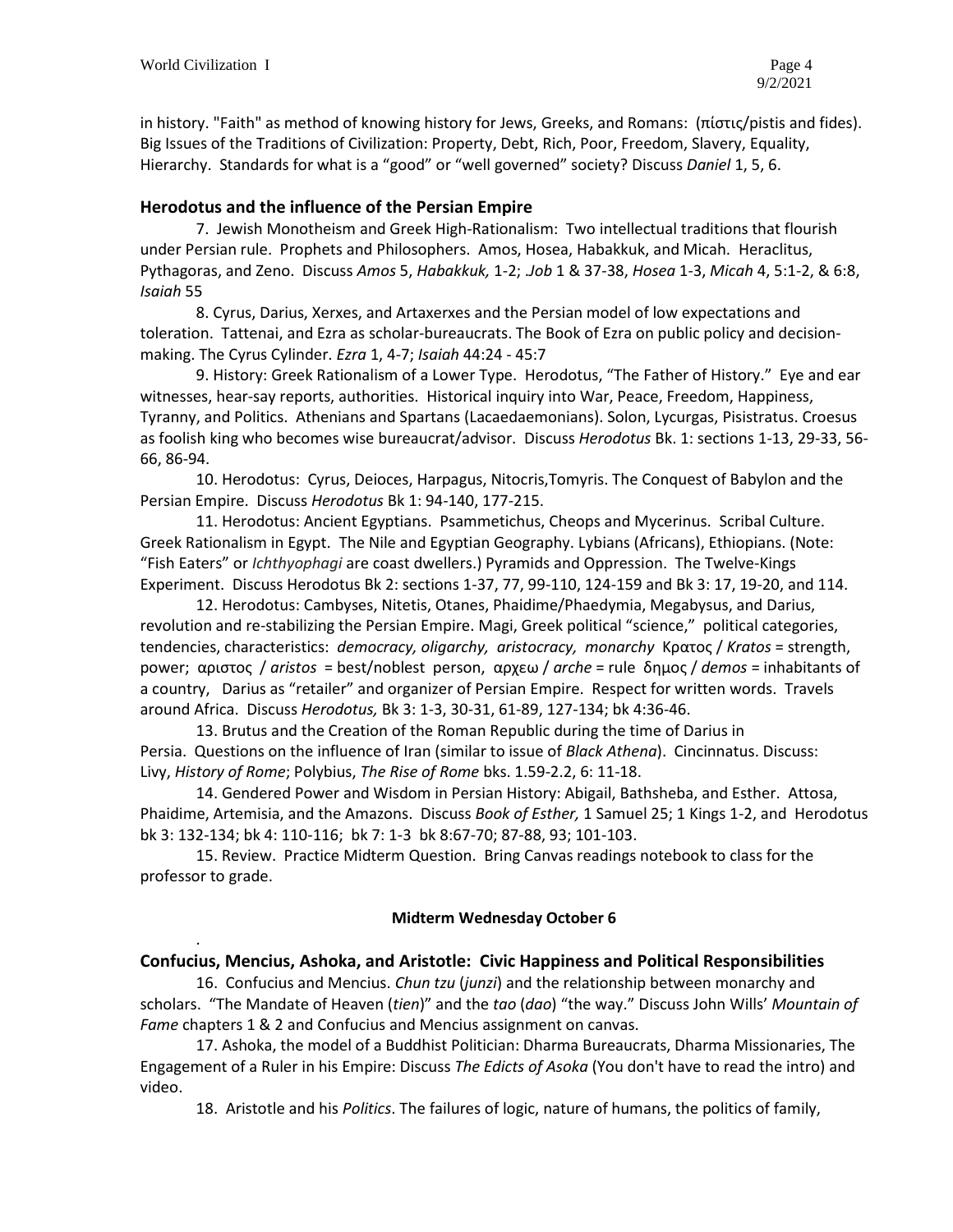property, slavery. The Problem with Plato's and Hippodamus' Politics. Discuss: *Politics* bk 1 (pp. 24-53); bk 2 (pp. 54-69, 72-81)

19. Aristotle's *Politics.* Citizenship, Friendship, Popular Sovereignty, and the Ends of Government. Discuss: *Politics* bk 3 (pp. 100-144).

20. Aristotle's *Politics* and liberal arts education. The happy life of middleness and education. Discuss *Politics* bk. 4.11 (p. 167-171); bk. 7.1 (pp. 257-259); bk. 7.4 (pp. 265-268); bk. 8 (300-317).

# **"Classic" Empires and the Silk Road Connection**

21. After Aristotle: Alexandria, Libraries, and Liberal Arts. Ptolomey Soter and Alexandria. The spread of Greekish/Hellenistic Education and Politics. Educating Bees: paideia (encyclopaedia), libraries, and gathering, organizing, and the hope of honey. Discuss "Educating Bees: The Craft of Humility in Classical and Christian Liberal Arts."

22. Roman Republic to Roman Empire. Cicero and Paul.

23. Civilized Values in the Roman Empire and Christianity's Church Politics . Cicero and Augustus, the "A Good Empire," "Citizenship," "Friendship," "Faith," and *Pax Romana.* Discuss from the New Testament *John* 18:28-19:16, *Acts* 18:1-17, *Acts* 19:23-41, *Acts* 20:22-29, *Acts* 23: 12-24.

24. Constantine, Eusebius, the Bible, and the Scholar-Bishop. Discuss Acts 15 and readings from Eusebius and Theodoret.

25. Qin (Chin) and Han Empires in China. The Legalism of Han Fei Zi (Han Fei Tzu) and Sima Qian. First Emperor of Qin and Emperor Wu. The "liberal" tradition in China: Discuss *Mountain of Fame* chapters 3 & 4.

26. Wang Mang and Ban Zhou. Radical and Female Confucianism in the Han Empire. Obedience, Humility, and Households. Discuss *Mountain of Fame* chapters 5 & 6. Watch this video and read also the life and household rules in New Testament's Philippians 2 and Colossians 3.

# **The Rise of the Three Great Civilizations: Western/Christian, Islamic, East Asian**

27. Zhuge Liang, Hui Neng, and the end of the Han, Daoism, the beginnings of Buddhism in China. Discuss *Mountain of Fame* chapters 7 & 8.

28. The Latin West: Santa Catalina and Hypatia in Alexandria, Santa Paula, Jerome, and the Latin translation of scriptures. Augustine and the Lowered Expectations of Church and Higher Expectations of State. Just War. Watch video and Discuss Bainton on Just War in the Christian Roman Empire

29. The Transition from Ancient to Medieval West, Gregory as Bishop of Rome and Charlemagne and Roman Emperor. Read selection from *Life of Charlemagne.*

30. Separation of Church and State, Elective Monarchy. Electing Popes and Holy Roman Emperors. Begin reading Kennedy's *Jesus, History, and Mt. Darwin.*

31. Liberal Arts, Universities, and Christianity. The types of Greek Rational methods at premodern and modern universities. Curriculum and General Education requirements. Discuss Kennedy's *Jesus, History, and Mt. Darwin.*

From St Bonaventure's "Prologue" to *The Mind's Journey into God:*

Therefore to the cry of prayer through Christ crucified, by Whose blood we are purged of the filth of vice, do I first invite the reader, lest perchance he should believe that it suffices to read without unction, speculate without devotion, investigate without wonder, examine without exultation, work without piety,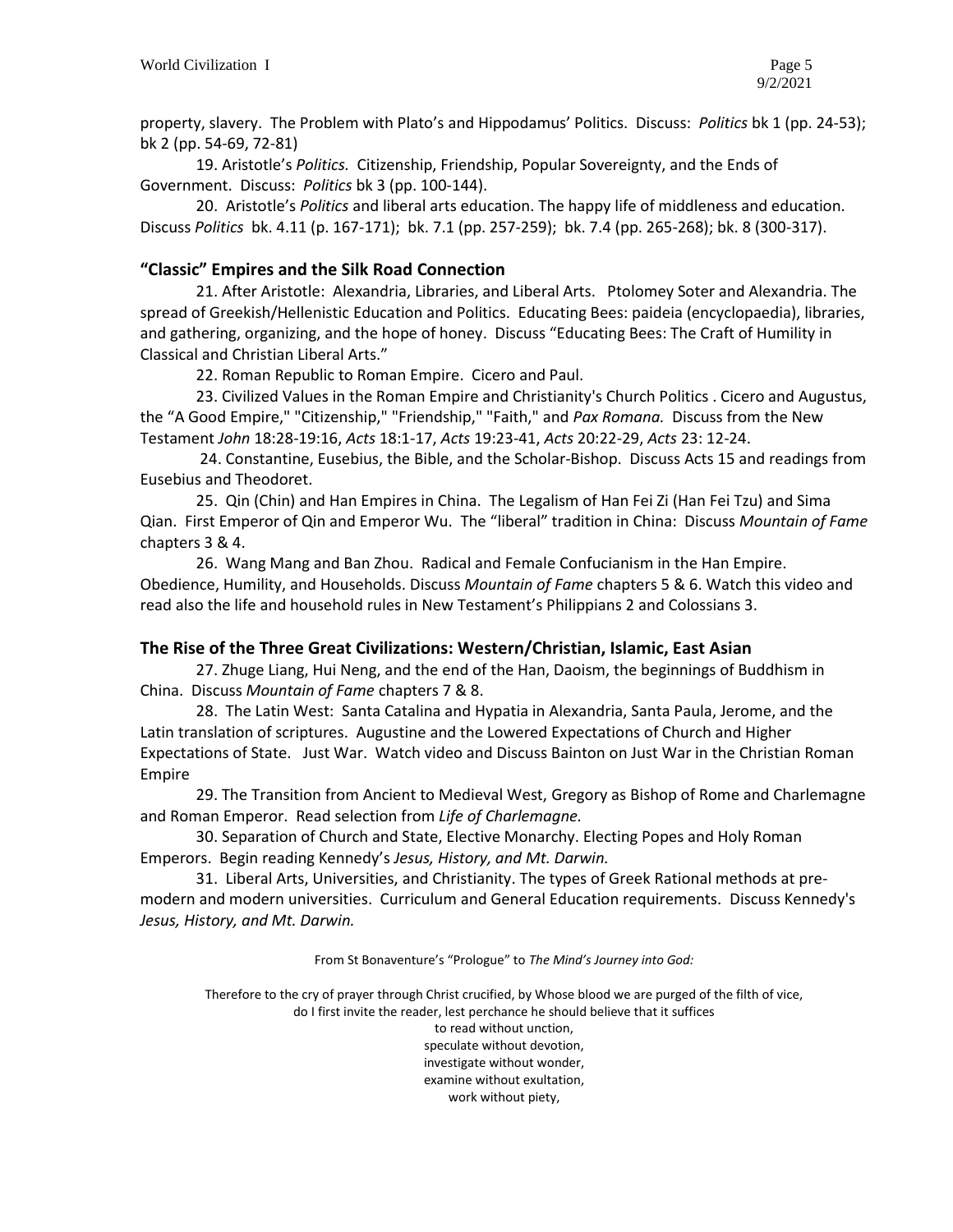know without love, understand without humility, be zealous without divine grace, see without wisdom divinely inspired.

32. Arabia, Muhammad, Umma, and the birth of Islamamic Civilization: Discuss "The Prophet of Islam: His Biography" and "Muhammad's Last Sermon"

33. The *Dar al Islam* and *Pax Mongolica*. Ibn Battuta's travels, education, North Africa and Mecca: Discuss *The Adventures of Ibn Battuta*

34. Baghdad, Beijing, and the Mongol Empire. The Influence of Chinggis Kahn (Qahan), Kublai Kahn, and Hulegu Kahn on East Asian and Islamic Civilizations.

35. East Asian Civilization in the Ming Dynasty, Ming Treasure Ships, Confucian contentment, and Wang Yangming. Discuss *Mountain of Fame* chapter 13 on Wang Yangming.

36. The British revival of Roman republicanism. The story of Trojan Brutus, King Arthur, and Robin Hood. The history of Alfred, Henry II, King John and *Magna Carta*, Rise of Parliament, and Queen Elizabeth. Discuss Brutus story in Monmouth's *History of the Kings of Britain*.

- 37. Ethiopian Tradition and Course Review
- 38. Treaty of Tordesillas, Pax Hispanica, and Course Review
- 39. Review

# **STATE AUTHORIZATION**⍟

State authorization is a formal determination by a state that Point Loma Nazarene University is approved to conduct activities regulated by that state. In certain states outside California, Point Loma Nazarene University is not authorized to enroll online (distance education) students. If a student moves to another state after admission to the program and/or enrollment in an online course, continuation within the program and/or course will depend on whether Point Loma Nazarene University is authorized to offer distance education courses in that state. It is the student's responsibility to notify the institution of any change in his or her physical location. Refer to the map on **State Authorization** to view which states allow online (distance education) outside of California.

### **PLNU COPYRIGHT POLICY** ⍟

Point Loma Nazarene University, as a non-profit educational institution, is entitled by law to use materials protected by the US Copyright Act for classroom education. Any use of those materials outside the class may violate the law.

### **PLNU ACADEMIC HONESTY POLICY<sup>®</sup>**

Students should demonstrate academic honesty by doing original work and by giving appropriate credit to the ideas of others. Academic dishonesty is the act of presenting information, ideas, and/or concepts as one's own when in reality they are the results of another person's creativity and effort. A faculty member who believes a situation involving academic dishonesty has been detected may assign a failing grade for that assignment or examination, or, depending on the seriousness of the offense, for the course. Faculty should follow and students may appeal using the procedure in the university Catalog. See [Academic Policies](https://catalog.pointloma.edu/content.php?catoid=52&navoid=2919#Academic_Honesty) for definitions of kinds of academic dishonesty and for further policy information.